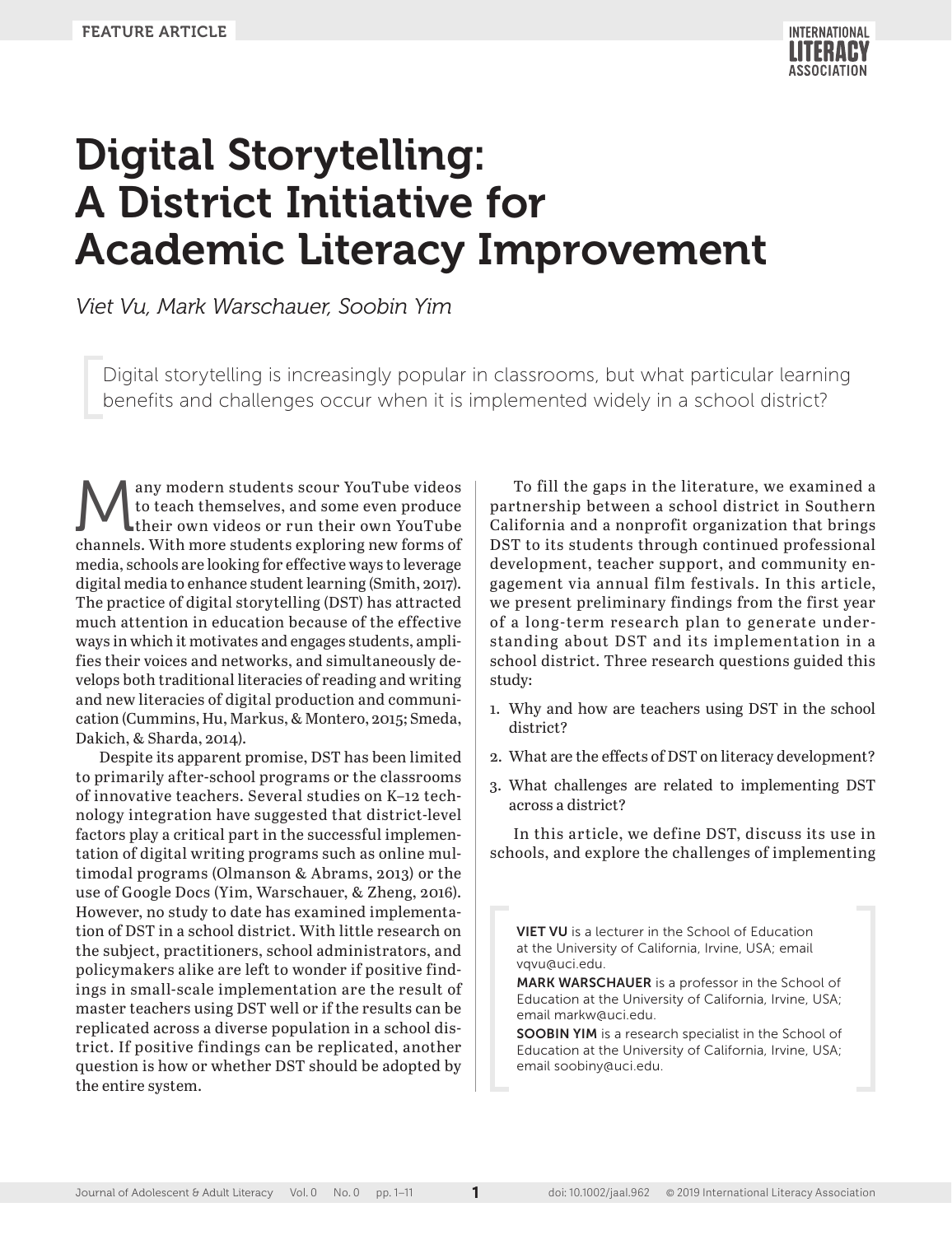technology-related instruction. Finally, we present findings from the first year of this study.

# What Is DST?

In general, DST is a critical form of multimodal composition, which integrates multiple semiotic modes, such as text, speech, visuals, and sound, into both writing processes and products (Kress, 2003; Robin, 2016). The practice of using DST as a form of multimodal composition has attracted much attention in education because of its broader capacity to make and share meaning in multiple modes across different digital formats (Dobson & Willinsky, 2009). The affordances of DST, including increased concentration, motivation, collaboration, and knowledge presentation (Robin, 2016), amplify the meaning that students deliver. DST allows students to leverage the availability of online resources and reflect on their own learning (Yang, 2012). Pairing their writing with multiple semiotic modes is particularly empowering for learners with limited language capacity, as multimodality can create additional layers of meaning and complete the message (Smith, 2017).

## *DST in K–12 Literacy Education*

Even though the potential of DST is not limited by subject matter, content, or curricular objective (Ohler, 2013), the applicability is stronger for those content areas that involve argumentation, explanation, and narrative. Thus, DST has a natural home in English language arts classrooms, where teachers might encourage students to create personal digital stories on challenging topics, such as past experiences with immigration (Robin, 2016) or marginalization (Benmayor, 2008). In addition to personal narratives, students may create digital stories based on novels that they have read (Ohler, 2013) or in lieu of a written essay to demonstrate their understanding of a text (Ballast, Stephens, & Radcliffe, 2008).

What is less established in the literature is the impact of DST integration in culturally and linguistically diverse settings and whether it presents unique affordances for supporting bilingual immigrants. Researchers such as Cummins and colleagues (2015) have argued that DST may be particularly powerful for minority students, as they can leverage their cultural and community knowledge, affirm their bilingual identities, and incorporate their out-of-school interests into their digital stories. However, empirical studies investigating the use of DST among culturally and linguistically diverse students have been rare (e.g., Smeda et al., 2014), and none currently exists at the scale of many teachers in a district simultaneously implementing DST. Given the mandates for districts to implement media literacy into their curriculum (e.g., California Senate Bill No. 830; Stanford History Education Group, 2016), this case study provides much needed insight into how a district with a large Hispanic and bilingual population implemented DST in its classrooms in collaboration with a local nonprofit organization.

## *K–12 Technology Integration Considerations*

Whereas prior research has indicated the promise of DST for literacy education, the importance of districtlevel support for technology integration affirms the need for empirical studies of district-wide DST integration. For example, research exploring the efficacy of K–12 educational technology integration has noted that multiple contextual factors influence teachers' beliefs, attitudes, and actual use of a technology (Yim et al., 2016). Such teacher-external factors, including availability and access to technology, need to be addressed at the district level and have a significant influence on the level and quality of classroom technology use. A study by Olmanson and Abrams (2013) on an online multimodal writing program revealed that teachers' implementation efforts are contingent upon complex and interrelated factors, including access, administrator support, and district priorities. Likewise, other studies noted that teacher interest in technology integration is closely linked to availability of resources, curricular or cultural alignment, and technical support and training (Rohaan, Taconis, & Jochems, 2012; Schifter, 2008), all of which ultimately are tied to district initiatives.

However, most studies on K–12 technology integration instead have focused on individual teacher or classroom contexts (e.g., Hew & Brush, 2007), with no large-scale DST study conducted prior to the one discussed here. Because DST integration is potentially beneficial for linguistically and culturally diverse students, it is likewise critical that this population be included in research addressing such district initiatives. This exploratory study takes an initial step toward filling this gap in the literature by examining how students, teachers, and research partners experienced large-scale implementation of DST and what implementation challenges were experienced and resolved during this process.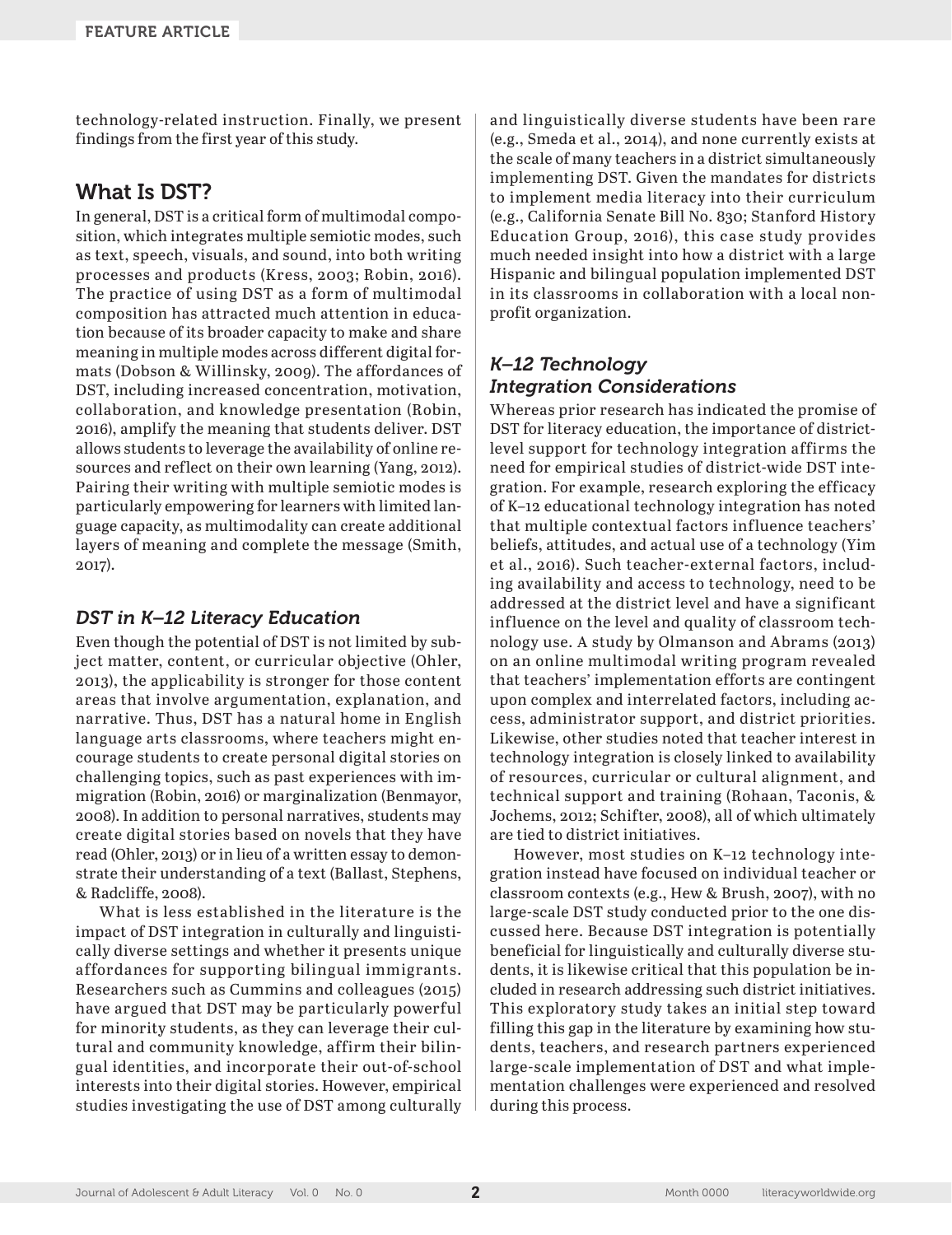# What We Learned (or Know?) After One Year of Exploratory Research *Research Site and Program*

The study took place in the Palm Springs Unified School District (PSUSD), which comprises 23,000 students in a desert area of Southern California. The student population consists largely of Hispanic (76%) and nonnative English speakers (55%) from low-income families (83%).

Through a close partnership with DIGICOM, a nonprofit created by David Vogel, the former president of Walt Disney Pictures, the first film festival was held in 2009. This festival showcased works by both PSUSD students and teachers. Another major product of the partnership has been professional development for DST instruction within the district via weeklong workshops conducted twice a year (January and June) by DIGICOM. These workshops offer four types of classes—Beginning DST, Cinematic Storytelling, Curriculum Integration, and Applied DST—led by DIGICOM staff members, from which teachers choose based on their existing knowledge and training in DST.

## *Data Collection and Analysis*

In April 2015, the then-superintendent of PSUSD reached out to us to propose a research alliance, which was initiated soon thereafter. Since then, this alliance has studied the impact of DIGICOM and PSUSD's existing professional development, with the University of California, Irvine contributing expertise in data analysis and survey development.

For this study, all data were collected from the beginning of summer 2016 through the end of summer 2017. We examined the following sources of data using multiple methods, including qualitative content analysis of interview and observation data and descriptive analysis of survey and self-assessment data.

Observations. A member of the research team observed a total of 118 hours of DIGICOM activities and events across the district. These events included the DIGICOM professional development weeks in summer 2016 and winter 2017, and classroom instruction by five PSUSD teachers over the course of the academic year. Teachers were chosen from participants in the summer 2016 workshop. Later, teachers were selected based on purposeful sampling to represent diverse grade levels and school subjects.

Interviews. A total of 42 participants were interviewed by a research team member, including district administrators  $(n = 2)$ , DIGICOM employees  $(n = 4)$ , community members  $(n = 2)$ , PSUSD teachers  $(n = 11)$ , and their students  $(n = 23)$  in the focal schools. Participants were first chosen for interviews based on discussions with PSUSD and DIGICOM officials. Snowball sampling was later used to recruit additional participants. The interviews were conducted at the beginning and end of the 2016–2017 school year. Both individual and group interviews (15–30 minutes each) were conducted face-toface and digitally recorded for transcription. Interviews were semistructured and tailored for each different group of interviewees to gain their unique perspectives on the implementation of DST in the district.

Surveys. We administered three teacher and student surveys for this study: teacher self-efficacy with DST, student self-efficacy with technology-related skills, and student learning outcomes self-assessment.

We adapted the 19-item survey of teacher selfefficacy with DST from an existing survey of teachers' self-efficacy using technology in teaching (Wang, Ertmer, & Newby, 2004). This survey was administered via Google Forms in summer 2016 following the DIGICOM workshop and had a 100% response rate (*n* = 89). The breakdown of participating teacher grade levels was 50.6% elementary, 20.2% junior high school, and 28.1% high school. The subject areas represented in this group of participants were English, math, science, social studies, foreign languages, and art. The teachers are likewise diverse in their experience with DST, with 28.1% having previously taken none of the DST training offered by DIGICOM, 16.9% having taken one of the training classes, 24.7% having taken two classes, 14.6% having taken three, and 15.7% having taken four.

Additionally, we asked teachers to write about their past use of DST and their plans for future use. We coded and analyzed their responses for types of instructional use and quality of description of future use.

The 14-item survey of student self-efficacy with technology was adapted from an extant measure (Mikusa, 2015) and distributed via SurveyMonkey to fifth-  $(n = 1,362)$  and eighth-grade  $(n = 999)$  students in the district, with a 95% response rate. These grade levels are critical gateways to junior high and high school.

For the third survey, we asked 12th-grade students  $(n = 43;$  response rate = 80%) to assess their own level of mastery of 16 learning outcomes described in PSUSD's Expository Reading and Writing Curriculum (ERWC). The focal classroom teacher distributed these paperbased surveys in class at the end of the 2016–2017 school year. We analyzed test scores and survey results using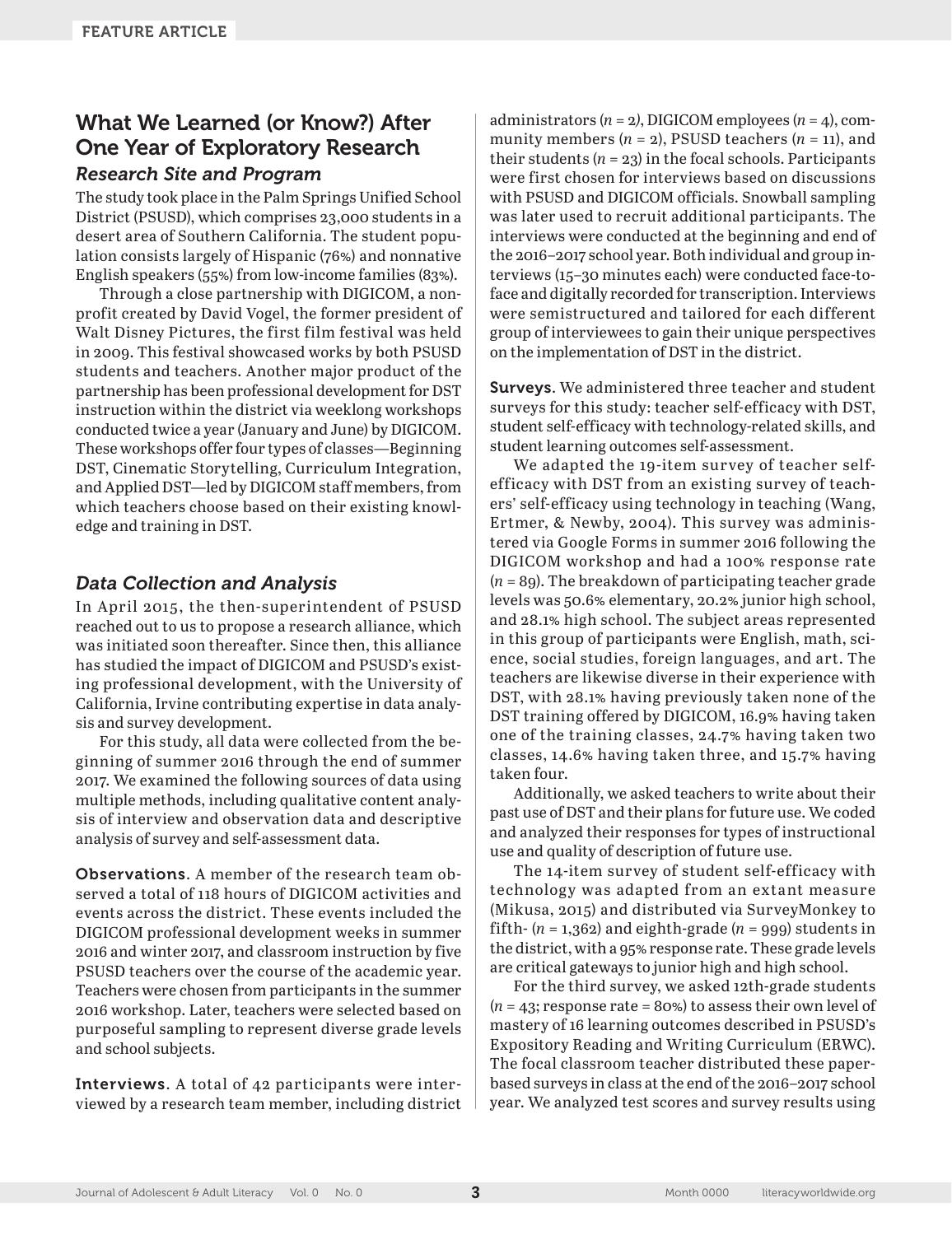standard quantitative procedures to determine descriptive frequencies and significance.

In the next three sections, we present findings in three main areas: how and why teachers use DST, benefits of DST, and challenges for successful implementation.

# How and Why Teachers Use DST

To date, 366 unique teachers, representing 30% of the district's teachers, have attended at least one DIGICOM workshop. However, there is no district mandate that teachers must implement DST in their classrooms. Yet, results from the teacher self-efficacy survey indicate that teachers currently use or plan to use DST for five different purposes:

- 1. *Providing opportunities for students to explore a wider range of multimodal genres, including both fiction and nonfiction:* Examples of such projects include using digital media to tell a personal life story or the biography of a famous person in history or in the field of study.
- 2. *Developing students' writing skills:* This was accomplished by requiring students to write scripts or outlines of their digital stories.
- 3. *Motivating students through digital media:* Teachers believed that opportunities for collaboration and use of digital media engaged students in the learning process.
- 4. *Assessing student learning:* Examples of using DST to assess student learning include capstone DST or video projects in which students have to explain a course concept.

5. *Fostering student connections to their community:* This included projects in which students interviewed people in their community or conducted research on a relevant event or phenomenon in their city.

Additional examples of DST projects across various school subjects are described in Table 1.

The teachers interviewed in this study provided several reasons for their interest in DST adoption, ranging from fostering student engagement via digital technology to seeking new ways for students to demonstrate their learning. Although those reasons may motivate teachers to bring DST into their classrooms, we found that, as with other technology in instruction, support and training continue to play a major role in adoption decisions. Next, we discuss how PSUSD provides support and training to its teachers.

## *Support*

Through interviews with PSUSD teachers and administrators, as well as DIGICOM employees, we found that DIGICOM provides much needed support to help teachers implement DST. This support has emboldened initially hesitant teachers to try DST and encouraged those teachers with technological expertise to be more daring in their approaches to DST. The PSUSD supports its teachers in several ways, including providing access to technology and facilities at the district office, stipends for DIGICOM professional development participation, and a dedicated technology specialist in the district office.

In addition to the professional workshops in the summer and during winter break, interview and observational data reveal that DIGICOM provides various

## Table 1

Examples of Digital Storytelling Projects Across School Subjects

| $\blacksquare$ Re-creating a scene<br>Documentary on<br>$\blacksquare$ Biography of a famous<br>Demonstration of a<br>ш.<br>problem-solving process<br>from a book<br>the community or a<br>artist<br>historical event<br>Capstone project<br>$\blacksquare$ Portfolio of works<br>$\blacksquare$ Personal story/<br>$\blacksquare$<br>self-introduction<br>Interviews with<br>produced in a class<br>٠<br>Biography of a famous<br>community members<br>Explanation of an art<br>$\blacksquare$ Capstone project<br>scientist<br>$\equiv$<br>Retelling a historical<br>■<br>concept<br>Biography of a famous<br>Explanation of a math/<br>event or story<br>science concept<br>writer<br>Campaign commercial<br>$\blacksquare$ Research report<br>$\blacksquare$ Research report<br>■ Community research<br>■ Documentary<br>project<br>Book report<br>$\blacksquare$ Public safety | English language arts | Social studies/history | Art/photography | Math/science |
|--------------------------------------------------------------------------------------------------------------------------------------------------------------------------------------------------------------------------------------------------------------------------------------------------------------------------------------------------------------------------------------------------------------------------------------------------------------------------------------------------------------------------------------------------------------------------------------------------------------------------------------------------------------------------------------------------------------------------------------------------------------------------------------------------------------------------------------------------------------------------------------|-----------------------|------------------------|-----------------|--------------|
| Lab safety video                                                                                                                                                                                                                                                                                                                                                                                                                                                                                                                                                                                                                                                                                                                                                                                                                                                                     |                       |                        |                 | announcement |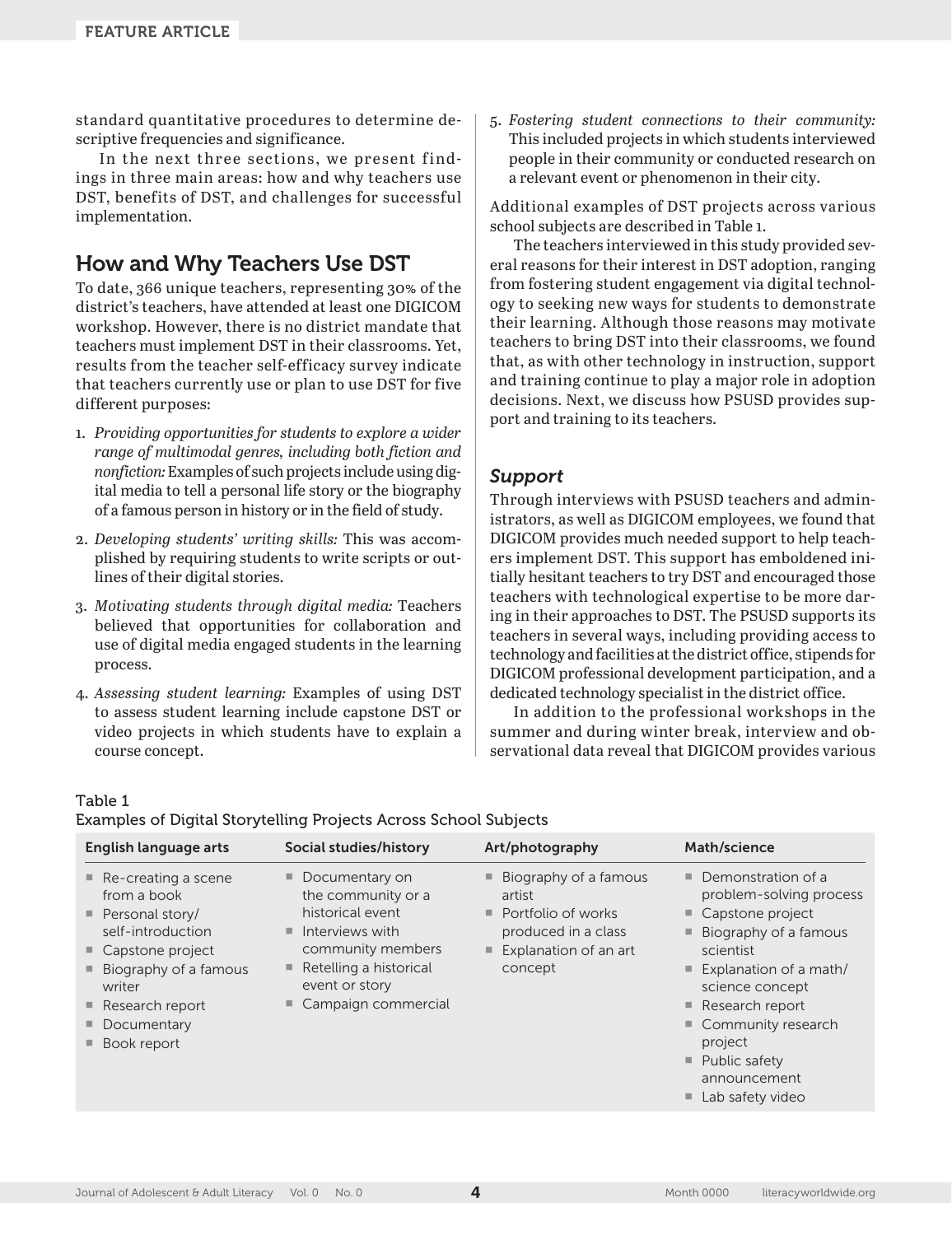forms of support for teachers' implementation of DST. DIGICOM funds grants for equipment and extensive technical support, including a direct phone line to support staff who will visit classrooms upon request. During these visits, support staff might demonstrate use of video production equipment or an element of a video-editing software, assist teachers with project development, or give students feedback on their projects. In addition, DIGICOM facilitates after-school DST clubs and Saturday salons for teachers to exchange ideas with other practitioners in the district.

## *Training*

A previous study suggested that the DIGICOM training increased teachers' self-efficacy in DST implementation significantly (Zhou et al., 2017). For teachers who had prior training, long-term professional development continues to promote their self-efficacy in DST. However, teachers usually do not implement DST without prior training. Responses to the teacher self-efficacy survey indicate that the number of DIGICOM workshops teachers attend is associated with their use of DST. For teachers with no prior training, the likelihood of using DST in instruction was less than 50%. For teachers with one to four years' experience of previous training, the use of DST in instruction increases from 67% to 100%. These data continue to show the importance of long-term technology-supported professional development (Olmanson & Abrams, 2013). More importantly, they offer guidance to districts on the number of workshops teachers might need before implementing DST projects.

# Benefits of DST

In examining the benefits of DST use, we focused on three main benefits that have been explored in prior work on DST instruction but at the classroom or individual level: promotion of 21st-century learning, support for language and literacy development, and positive student identities through the linking of school, community, and culture.

## *21st-Century Learning*

To understand the impact of DST on 21st-century literacies, we analyzed the technology self-efficacy survey administered by the district to fifth- and eighth-grade students. Students in both grades were given the same survey, but fifth graders were shown a poster to explain difficult concepts found in the survey.

Descriptive statistics revealed that both fifth- and eighth-grade students who created digital stories in their classes had significantly higher technology selfefficacy than their peers who did not (see Figure 1). We also found that participation in the DIGICOM film festival was associated with higher scores in technology self-efficacy.

We theorize that higher self-efficacy scores among those students involved in DST could be attributed to their constant engagement with the digital tools used to create digital stories. Classroom observation data show that during the process of creating digital stories, students were likely to use or experience 12 different pieces of digital hardware or filmmaking equipment and 15 software or web applications or services, on average. Also, students were likely to use digital tools and equipment along with software and web applications to perform a variety of tasks, including video and photo editing, web researching, uploading and downloading images, audio recording and editing, digital attributions, providing comments on classmates' projects, troubleshooting, and assessing and mitigating technical breakdowns or hardware and software incompatibilities.

Beyond general skills with technology, observation data showed that a considerable number of the 12th-, eighth-, and even fifth-grade students' projects indicated mastery of the grades 9–12 advanced California visual arts standards (California State Board of Education, 2001):

2.4 Demonstrate in their own works of art a personal style and an advanced proficiency in communicating an idea, theme, or emotion.

2.5 Use innovative visual metaphors in creating works of art.

2.6 Present a universal concept in a multimedia work of art that demonstrates knowledge of technology skills. (p. 156)

#### Figure 1

Self-Efficacy With Technology Scores by Students Who Made a Movie in Class and Those Who Did Not: Fifth Graders (left) and Eighth Graders (right)

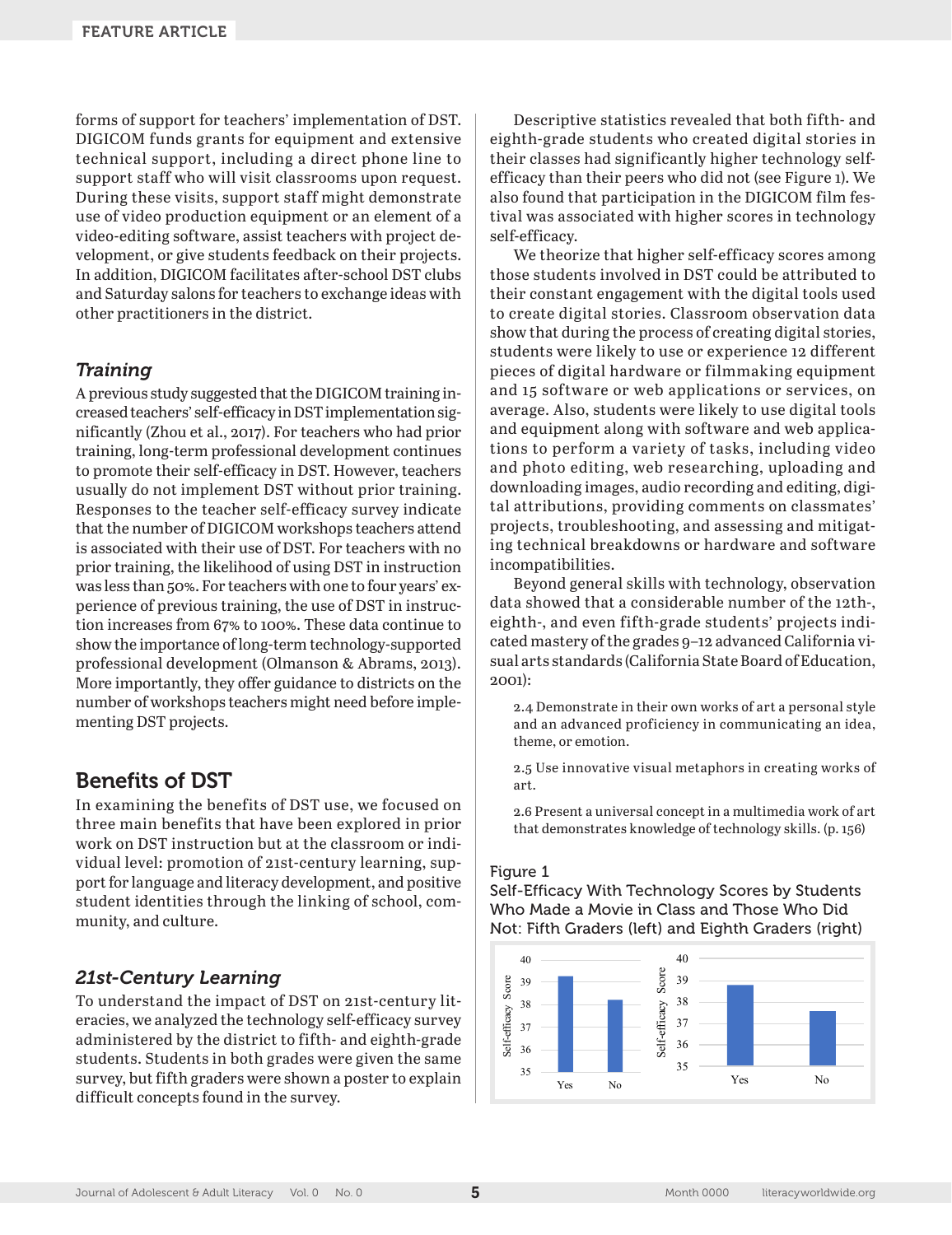## *Language and Literacy*

To understand how district training is translated to actual practice and its effects on student learning, we conducted a small case study in one participating 12th-grade English language arts class in which the teacher is also a DIGICOM trainer. Although DST is used to teach various subjects in the PSUSD, prior work indicated that DST is particularly effective for student learning in English language arts classrooms (Angay-Crowder, Choi, & Yi, 2013). On a weekly basis for two months, we observed two classes taught by the same teacher using the same ERWC curriculum for both classes. The ERWC unit required students to read the book *1984* by George Orwell, take weekly content-related quizzes developed by the teacher, and complete a final assessment. For the assessment, both classes were required to respond to a prompt provided by the ERWC: "How close are we as a nation to becoming a society monitored, and therefore controlled by the government? Compare and contrast the fictional scenario of Orwell's *1984* to citizen surveillance practices in the United States." The treatment class created a digital story to address the prompt instead of writing an essay.

We compared these classes through interviews, observations, and an ERWC-developed survey. Conclusions were drawn by a comparative method that analyzed qualitative and quantitative data. We summarize the findings in Table 2. A more detailed description of the areas of comparison between the two classes follows.

Students in both classes were interviewed and asked to recall information from the book *1984*, give their opinions on the characters, and draw parallels between events in the book and contemporary events. The data suggest that students who made digital stories were able to discuss the book more fluidly with one another and with the interviewer than those students who wrote essays. One student in the DST class provided a possible explanation for this phenomenon in stating that "making a video force[d] me to read more of the book." In addition to reading more, students "had to do it many times,"

reported another interviewee. On average, students in the DST class appeared to retain information about their reading longer. In the interviews, students in the DST class discussed the characters and vocabulary from the book at great length. In contrast, students in the essay class recalled fewer details about the characters and vocabulary and, in some instances, completely forgot this information shortly after the unit.

Students also rated their own learning outcomes in an ERWC survey, which asked students to assess their mastery of learning outcomes articulated by the ERWC curriculum developers. Descriptive statistics for the survey data showed that students in the DST class scored themselves highest in two areas: ability to analyze an author's assumptions and appeals, and ability to consider new ways of thinking. Interestingly, students in the business-as-usual class scored themselves lowest in those same two areas. Additional comparison of high and low scores between the two classes revealed that students in the DST class were more persistent during difficult academic tasks but less confident in their ability to complete tasks related to writing.

These findings suggest that writing and DST assignments play important and complementary roles, with DST assignments strengthening overall engagement and depth of learning and writing assignments being critical to developing writing ability.

## *Positive Student Identities Through the Linking of School, Community, and Culture*

In the PSUSD, English learners are highly represented. This group of students is at a disadvantage due to a variety of reasons that could include their lack of familiarity with the academic literacies or discourses practiced in schools, in addition to identity devaluation (Cummins et al., 2015). Cummins and colleagues argued that the academic trajectory for many of these students can be

#### Table 2

Summary of the Student Learning Assessment in 12th-Grade English Language Arts: Digital Storytelling Versus Business-as-Usual (Essay) Classes

| Class                | <b>Discussion</b> | Retention | Engagement | Content<br>knowledge | <b>Analysis</b> | Persistence | Writing |
|----------------------|-------------------|-----------|------------|----------------------|-----------------|-------------|---------|
| Digital storytelling |                   |           |            | $=$                  |                 |             |         |
| Business as usual    |                   |           |            | =                    |                 |             |         |

*Note.* A + indicates the learning outcome in which one class outperformed the other; a = indicates that both classes were similar in the outcome measure.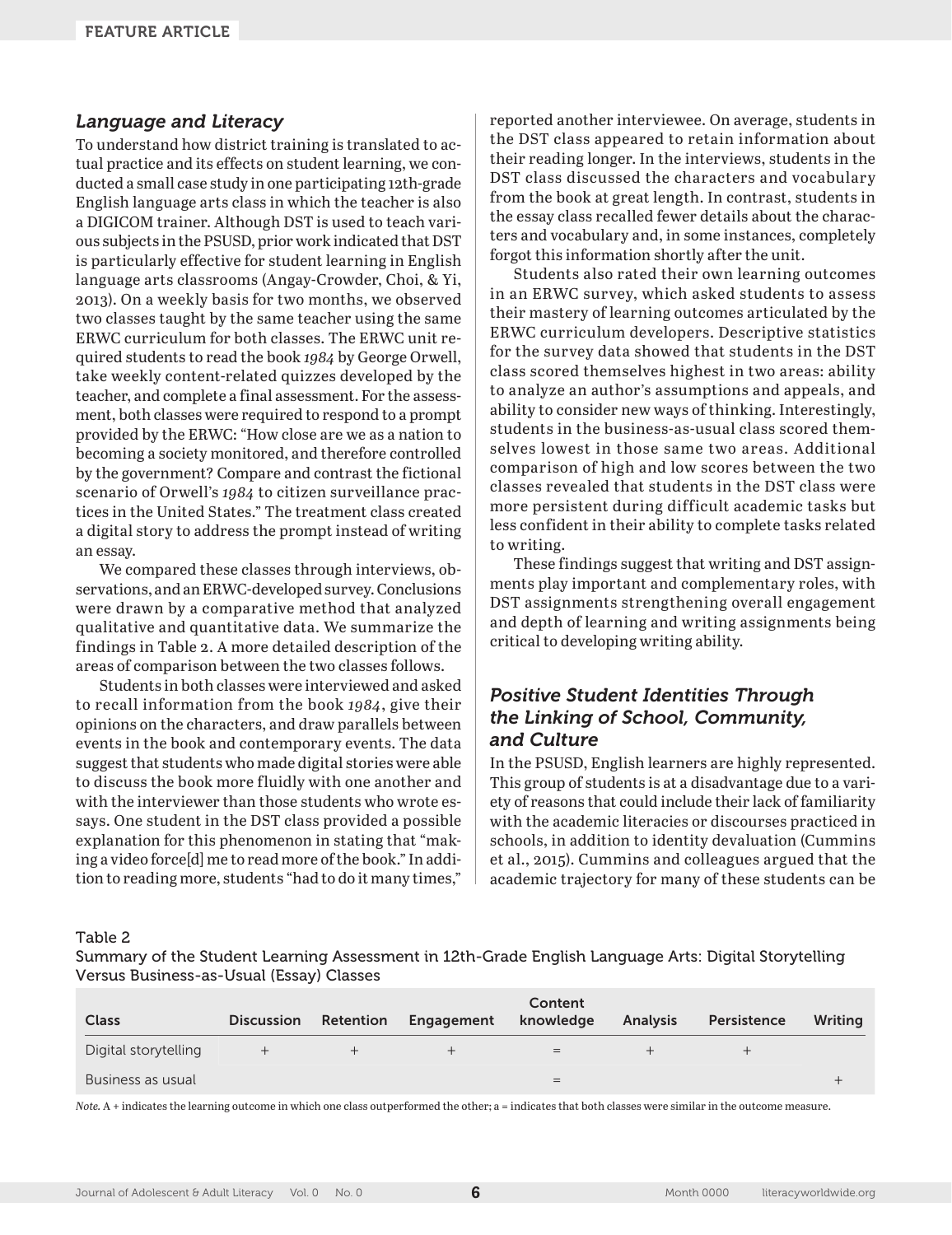altered when instruction connects to students' lives by activating their background knowledge, interests, and aspirations and when instruction enables students to carry out challenging academic work that affirms their identities. Of the nearly 2,000 students who completed at least one digital story in their classes, some incorporated both Spanish and English. We examined two videos created by those students to understand how DST supported literacy development for English learners. The videos were publicly available on YouTube through the DIGICOM channel. One digital story (see Figure 2) chronicles the experiences of the filmmaker's grandfather as a *bracero*, a hired hand brought in from Mexico to work on farms in the United States. The second digital story (see Figure 3) is a poem written and read by a student to his mother.

Through the lens of identity texts, we conducted textual (Koski & Weis, 2004) analyses of these videos. Cann (2015) defined textual analysis as "looking at language use and the construction of meaning through imagery" (p. 295). The analyses revealed that when pedagogy explicitly challenges students to produce identity texts, they experience unique learning opportunities by bridging languages, cultures, generations, and communities.

In the first digital story, "*Mi Abuelo Fue Bracero*" (My Grandfather Was a U.S. Farm Worker), the student chose to tell the story first in English, then using the words of his grandfather, other *braceros*, and an activist shown in the film to complete the story in Spanish. Through subtitles, the student engaged English-speaking audience members in the story of *braceros*, a salient topic in the largely Hispanic Palm Springs community. In the second digital story, "Best Mother Ever," the student expressed

#### Figure 2

Screenshot From the Student Video "Mi Abuelo Fue Bracero" (My [Mexican] Grandfather Was a [U.S.] Farm Worker)



*Note*. The color figure can be viewed in the online version of this article at [http://ila.onlinelibrary.wiley.com.](http://ila.onlinelibrary.wiley.com)

#### Figure 3 Screenshot From the Student Video "Best Mother Ever"



*Note*. The color figure can be viewed in the online version of this article at <http://ila.onlinelibrary.wiley.com>.

his love for his mother by reading a poem written in English and Spanish. We noted that he integrated his mother's pictures and her life story as he made connections between his mother's love and his own daily experiences. Through these digital stories, students braided multilingual and multimodal material (Zapata, 2014), leveraged cultural and community knowledge, and incorporated out-of-school interests. This bridging of languages, cultures, generations, and communities was found not only in students' completed digital story projects but also throughout the process of creating them. Students engaged in bridging activities as they conducted research, interviewed family members, interacted in the local community, shared their ideas with their classmates, and finally, showcased their digital stories either online or at school-sponsored film festivals, which further validated the strong home, school, and community resources involved in digital story productions.

# Challenges of Implementing DST

Although a previous study (Zhou et al., 2017) found that DIGICOM training significantly increases teachers' selfefficacy in using DST, the survey data, teacher interviews, and classroom observations presented in this article indicate that challenges to implementation remain. Despite PSUSD teachers still facing familiar challenges to implementation, such as access to technology and insufficient technological skills (see Table 3), nearly 2,000 students in the district still made at least one digital story in their classes. Those numbers indicate that for a district like PSUSD, the familiar challenges might not be so formidable. Rather, data suggest that the larger obstacle to wide-scale implementation might be connected to the curriculum.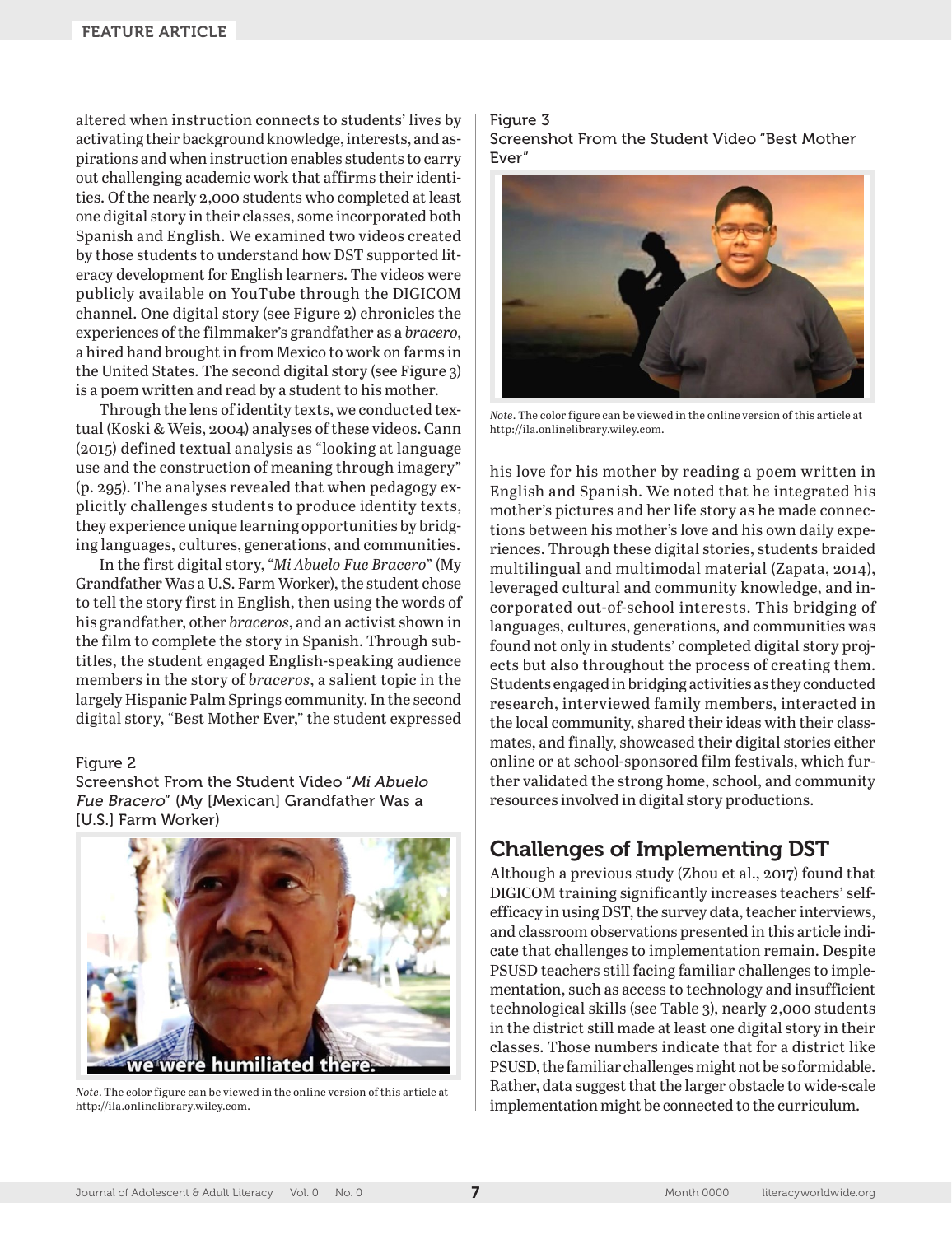#### Table 3

#### Main Challenges Faced by Teachers and Students When Implementing Digital Storytelling, as Reported by **Teachers**

| Insufficient technology tools                                                                                                                                                                                                                                                                                                                                                                                                                                                   | Limits in users' skills                                                                                                                                                                                                                                              |
|---------------------------------------------------------------------------------------------------------------------------------------------------------------------------------------------------------------------------------------------------------------------------------------------------------------------------------------------------------------------------------------------------------------------------------------------------------------------------------|----------------------------------------------------------------------------------------------------------------------------------------------------------------------------------------------------------------------------------------------------------------------|
| Lack of access to technology:<br>$\blacksquare$ Need up-to-date technology<br>■ Lack of technology for creating digital stories: iPads,<br>recording equipment, and video-editing software<br>■ No access to technology used during teacher training<br>$\blacksquare$ Lack of student access to technology at home<br>$\blacksquare$ Lack of access to an internet connection<br>Reliability of technology:<br>■ Unstable internet connection<br>■ General technology problems | Teachers:<br>$\blacksquare$ Lack of video-editing skills<br>■ Lack of general skills necessary for creating digital<br>stories<br>Students:<br>$\blacksquare$ Lack of technology skills for editing videos and images<br>■ Misuse or inappropriate use of technology |
|                                                                                                                                                                                                                                                                                                                                                                                                                                                                                 |                                                                                                                                                                                                                                                                      |

Data from the survey on student self-efficacy with technology indicate that approximately 35% of all fifthand eighth-grade students had the opportunity to create digital stories in their classes. Approximately 7% of the fifth-grade students and 5% of the eighth-grade students reported participating in the DIGICOM film festival (see Figures 4 and 5).

We also examined what percentage of total DST activity in the district took place at individual schools (without accounting for the different number of students at each school). Of the fifth-grade students who reported making a movie in class, the majority (65%) came from only five of the 13 elementary schools. Also, of the fifth-grade students who reported participating

#### Figure 4





*Note*. The color figure can be viewed in the online version of this article at [http://ila.onlinelibrary.wiley.com.](http://ila.onlinelibrary.wiley.com)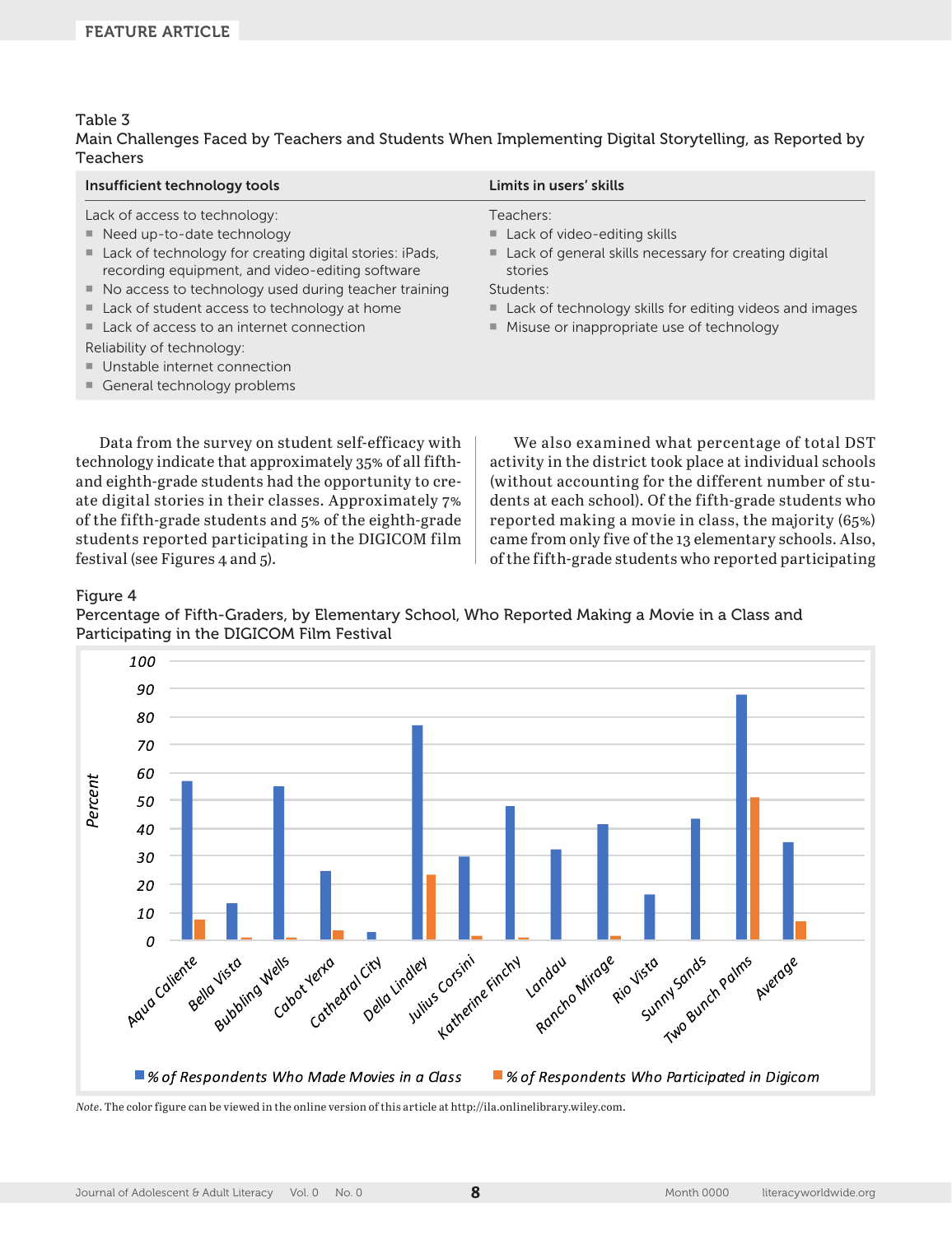#### Figure 5



Percentage of Eighth Graders, by Middle School, Who Reported Making a Movie in a Class and Participating in the DIGICOM Film Festival

*Note*. The color figure can be viewed in the online version of this article at <http://ila.onlinelibrary.wiley.com>.

in the DIGICOM film festival, the majority (85%) came from only two elementary schools.

For all the eighth-grade students who reported making a movie in class, participation percentages were more evenly distributed across the five middle schools in the district. Also, for the students who reported participating in the DIGICOM film festival, two of the six middle schools accounted for almost 80% of all participation. Findings indicate that DST implementation is uneven within the district and that interested teachers may need guidance to integrate DST into a curriculum that is already full.

# Discussion and Implications

This was an exploratory study appropriate for the first year of a larger research plan. The goal was to capture the various ramifications of DST as it was implemented in the district and its impact on student learning. Findings to date indicate very positive trends for DST. Teachers who participated in professional development reported improvement in their knowledge, skills, and self-efficacy for DST and feeling well supported in their endeavors. As a result, PSUSD teachers have implemented DST across grade levels and school subjects. The digital stories created in these classrooms showcased tremendous student creativity and talent and demonstrated the potential for this instructional practice to help students develop the skills, knowledge, and competencies associated with 21stcentury learning and English language arts. Additionally, findings suggest that the diverse students who participated in DST were able to develop positive identities through the linking of school, community, and culture and develop an understanding of curricular content that is unique to DST. Despite DST being a promising practice, challenges to increasing its use across a district remain.

For schools and districts looking to implement DST, the findings from this exploratory study can serve as guidance. First, they demonstrate the importance of partnerships in DST programs. Second, they provide clues as to how districts and partners can support a DST program, which could include incentives for workshop attendance, peer support, and district guidance. Finally, the findings propose a plausible timeline for expected teacher implementation of DST projects, which could serve districts as they prepare their professional development workshops.

However, understandably, not all districts have the opportunity or means to form partnerships. For districts that lack a long-term partnership with a wellfunded, nonprofit organization such as DIGICOM, we believe that leveraging peer support such as the salons model created by DIGICOM, development of a detailed articulation of district curriculum and objectives, and an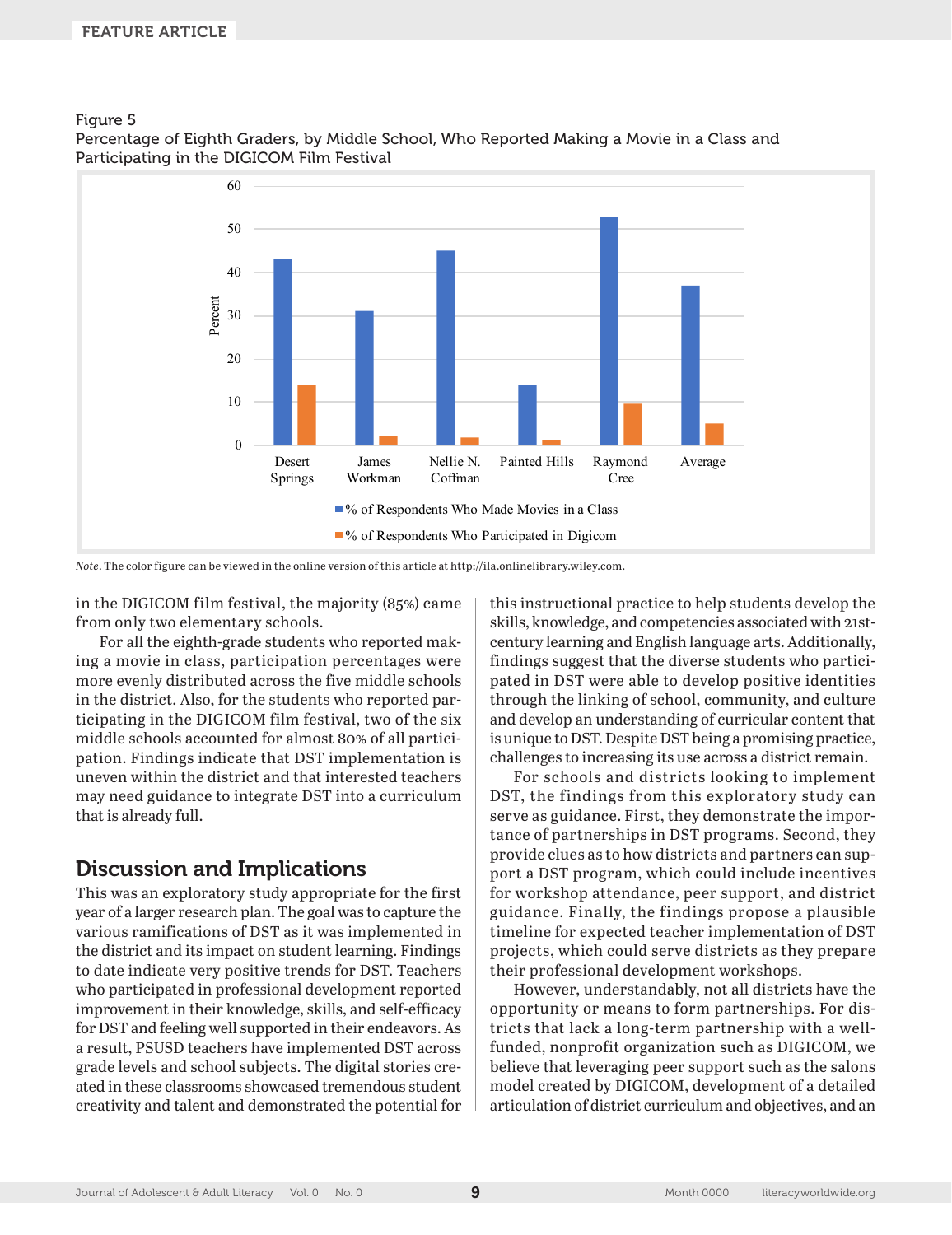## TAKE ACTION!

- 1. Provide ample professional development opportunities for teachers not only in DST techniques but also in technical operations of digital devices and the appropriate use of technology related to DST. Teachers' own production of DST will help strengthen their technology skills, such as in video editing, and their design tool training for students.
- 2. Consider the alignment between the district's goals and how the use of DST can serve those goals.
- 3. District officials need to develop a framework for implementation consistent with an articulation of institutional goals. This articulation and framework could presumably spell out which teachers in which subjects and grade levels are expected to integrate DST and in which ways, thus providing professional development consistent with district-wide goals.
- 4. For effective communication among teachers, consider providing a collaborative online space across subjects and grade levels. This crosscurricular collaboration can provide effective ways for teachers to connect with others, share their resources and examples, and learn from one another's trials and errors.

integration framework consistent with this articulation are important steps to DST implementation. Through these steps, district leaders can provide better directions to teachers about how and when to integrate DST and thus bring its benefits more consistently to larger numbers of students.

#### **NOTE**

This work was funded by a Palm Springs Unified School District grant (C-0002973).

#### **REFERENCES**

- Angay-Crowder, T., Choi, J., & Yi, Y. (2013). Putting multiliteracies into practice: Digital storytelling for multilingual adolescents in a summer program. *TESL Canada Journal*, *30*(2), 36–45.
- Ballast, K., Stephens, L., & Radcliffe, R. (2008). The effects of DST on sixth grade students' writing and their attitudes about writing. In K. McFerrin, R. Weber, R. Carlsen, & D.A. Willis (Eds.), *Proceedings of Society for Information Technology & Teacher Education international conference 2008* (pp. 875–879). Chesapeake, VA: Association for the Advancement of Computing in Education.
- Benmayor, R. (2008). Digital storytelling as a signature pedagogy for the new humanities. *Arts and Humanities in*

*Higher Education*, *7*(2), 188–204. [https://doi.org/10.1177/1](https://doi.org/10.1177/1474022208088648) [474022208088648](https://doi.org/10.1177/1474022208088648)

- California State Board of Education. (2001). *Visual and performing arts content standards for California public schools: Prekindergarten through grade twelve*. Sacramento: California Department of Education.
- Cann, C.N. (2015). What school movies and *TFA* teach us about who should teach urban youth: Dominant narratives as public pedagogy. *Urban Education*, *50*(3), 288–315. [https://](https://doi.org/10.1177/0042085913507458) [doi.org/10.1177/0042085913507458](https://doi.org/10.1177/0042085913507458)
- Cummins, J., Hu, S., Markus, P., & Montero, M.K. (2015). Identity texts and academic achievement: Connecting the dots in multilingual school contexts. *TESOL Quarterly*, *49*(3), 555–581. <https://doi.org/10.1002/tesq.241>
- Dobson, T.M., & Willinsky, J. (2009). Digital literacy. In D.R. Olson & N. Torrance (Eds.), *The Cambridge Handbook of Literacy* (pp. 286–312). New York, NY: Cambridge University Press.
- Hew, K.F., & Brush, T. (2007). Integrating technology into K–12 teaching and learning: Current knowledge gaps and recommendations for future research. *Educational Technology Research and Development*, *55*(3), 223–252. <https://doi.org/10.1007/s11423-006-9022-5>
- Koski, W.S., & Weis, H.A. (2004). What educational resources do students need to meet California's educational content standards? A textual analysis of California's educational content standards and their implications for basic educational conditions and resources. *Teachers College Record*, *106*(10), 1907–1935. [https://doi.org/10.1111/j.1467-9620.2004.](https://doi.org/10.1111/j.1467-9620.2004.00421.x) [00421.x](https://doi.org/10.1111/j.1467-9620.2004.00421.x)
- Kress, G. (2003). *Literacy in the new media age*. New York, NY: Routledge.
- Mikusa, M. (2015). *The effects of technology self-efficacy and personal engagement on students' and teachers' attitudes toward technology use in education* (Unpublished doctoral dissertation). Appalachian State University, Boone, NC.
- Ohler, J.B. (2013). *Digital storytelling in the classroom: New media pathways to literacy, learning, and creativity*. Thousand Oaks, CA: Corwin.
- Olmanson, J., & Abrams, S.S. (2013). Constellations of support and impediment: Understanding early implementation dynamics in the research and development of an online multimodal writing and peer review environment. *E-Learning and Digital Media*, *10*(4), 357–377. [https://doi.o](https://doi.org/10.2304/elea.2013.10.4.357) [rg/10.2304/elea.2013.10.4.357](https://doi.org/10.2304/elea.2013.10.4.357)
- Robin, B.R. (2016). Digital storytelling: A powerful technology tool for the 21st century classroom. *Digital Education Review*, *30*. Retrieved from ERIC database. (EJ1125504)
- Rohaan, E.J., Taconis, R., & Jochems, W.M.G. (2012). Analysing teacher knowledge for technology education in primary schools. *International Journal of Technology and Design Education*, *22*(3), 271–280. [https://doi.org/10.1007/s10798-01](https://doi.org/10.1007/s10798-010-9147-z) [0-9147-z](https://doi.org/10.1007/s10798-010-9147-z)
- S.B. 830, 2017–2018 Reg. Sess. (Cal. 2018).
- Schifter, C.C. (2008). *Infusing technology into the classroom: Continuous practice improvement*. Hershey, PA: Information Science.
- Smeda, N., Dakich, E., & Sharda, N. (2014). The effectiveness of DST in the classrooms: A comprehensive study. *Smart Learning Environments*, *1*, article 6. Retrieved from [https](https://slejournal.springeropen.com/articles/10.1186/s40561-014-0006-3) [://slejournal.springeropen.com/articles/10.1186/s40561-0](https://slejournal.springeropen.com/articles/10.1186/s40561-014-0006-3) [14-0006-3](https://slejournal.springeropen.com/articles/10.1186/s40561-014-0006-3)